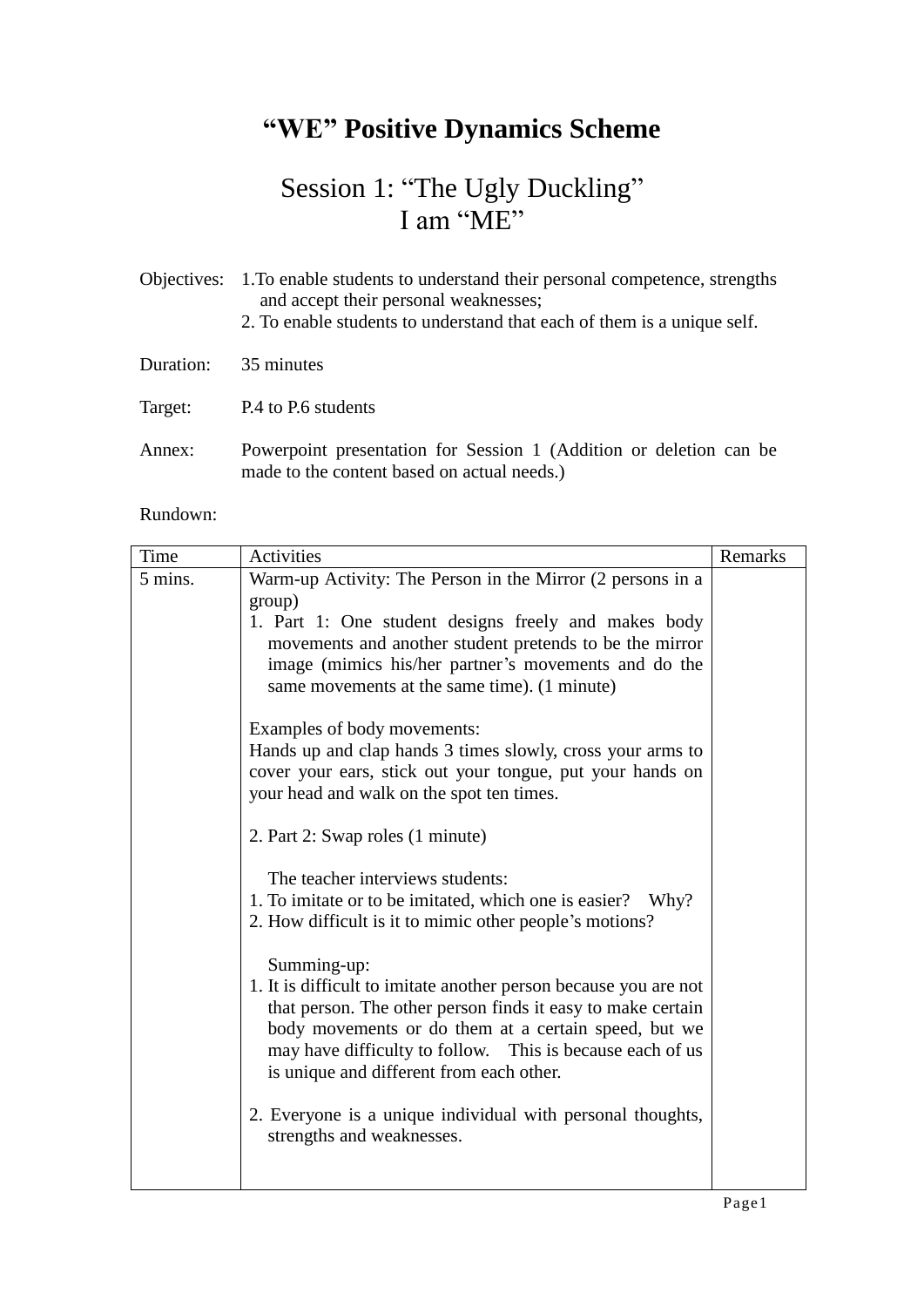| 25 mins. | Theme Activity: (Due to different lengths of the films,                                                                                                                                                                                                                                                                                                                                                                                                                                                                       |                                                                         |
|----------|-------------------------------------------------------------------------------------------------------------------------------------------------------------------------------------------------------------------------------------------------------------------------------------------------------------------------------------------------------------------------------------------------------------------------------------------------------------------------------------------------------------------------------|-------------------------------------------------------------------------|
|          | adjust the learning and teaching<br>please<br>activities                                                                                                                                                                                                                                                                                                                                                                                                                                                                      |                                                                         |
|          | accordingly.)                                                                                                                                                                                                                                                                                                                                                                                                                                                                                                                 |                                                                         |
|          | 1. Watch a film depicting the theme online: Part 1 of The<br>Ugly Duckling by Hans Christian Andersen<br>Cantonese version: Part 1 (from the opening to $1:55$ )<br>https://www.youtube.com/watch?v=FFbIviGLEI8(<br>Film Length 7:01)<br><sub>or</sub><br>Putonghua version: Part 1 (from the opening to 13:20)                                                                                                                                                                                                               | Please<br>choose<br>relevant<br>video if<br>the<br>suggested<br>one was |
|          | https://www.youtube.com/watch?v=HXcn2fkKUzg<br>(Film Length 23:59)                                                                                                                                                                                                                                                                                                                                                                                                                                                            | deleted                                                                 |
|          | 2. The teacher asks students:<br>a. Please describe the appearance and uniqueness of the<br>Ugly Duckling.<br>b. What happened to the Ugly Duckling?<br>c. If you were the Ugly Duckling being teased by<br>everyone, how would you feel and respond?                                                                                                                                                                                                                                                                         |                                                                         |
|          | 3. During the discussion, the teacher can distinguish the<br>without<br>behavior<br>students<br>with<br>between<br>and<br>self-confidence. Teacher can<br>use the Powerpoint<br>presentation for illustration.                                                                                                                                                                                                                                                                                                                |                                                                         |
|          | i. Behavior of students in lack of self-confidence (for<br>reference only):<br>a. Hyper-sensitive to criticisms.<br>b. Copy behavior to please other people.<br>c. Desperately seeking recognition.<br>d. Accustomed to use negative words to describe<br>himself/herself and other people.<br>e. Do not like his/her own appearance.<br>f. Feel uncomfortable with compliments.                                                                                                                                              |                                                                         |
|          | ii. Behavior of students with self-confidence (for reference<br>only):<br>a. Always reflect on criticisms.<br>b. Do not follow the crowd easily and have the courage<br>to stand out. Do not ask for other's recognition<br>frequently.<br>c. Accustomed to use positive words to describe himself/<br>herself and other people.<br>d. Accept his/her own appearances and can accurately<br>describe his/her personal strengths.<br>e. Not afraid of taking compliments.<br>f. Able to express emotions in an acceptable way. |                                                                         |
|          |                                                                                                                                                                                                                                                                                                                                                                                                                                                                                                                               |                                                                         |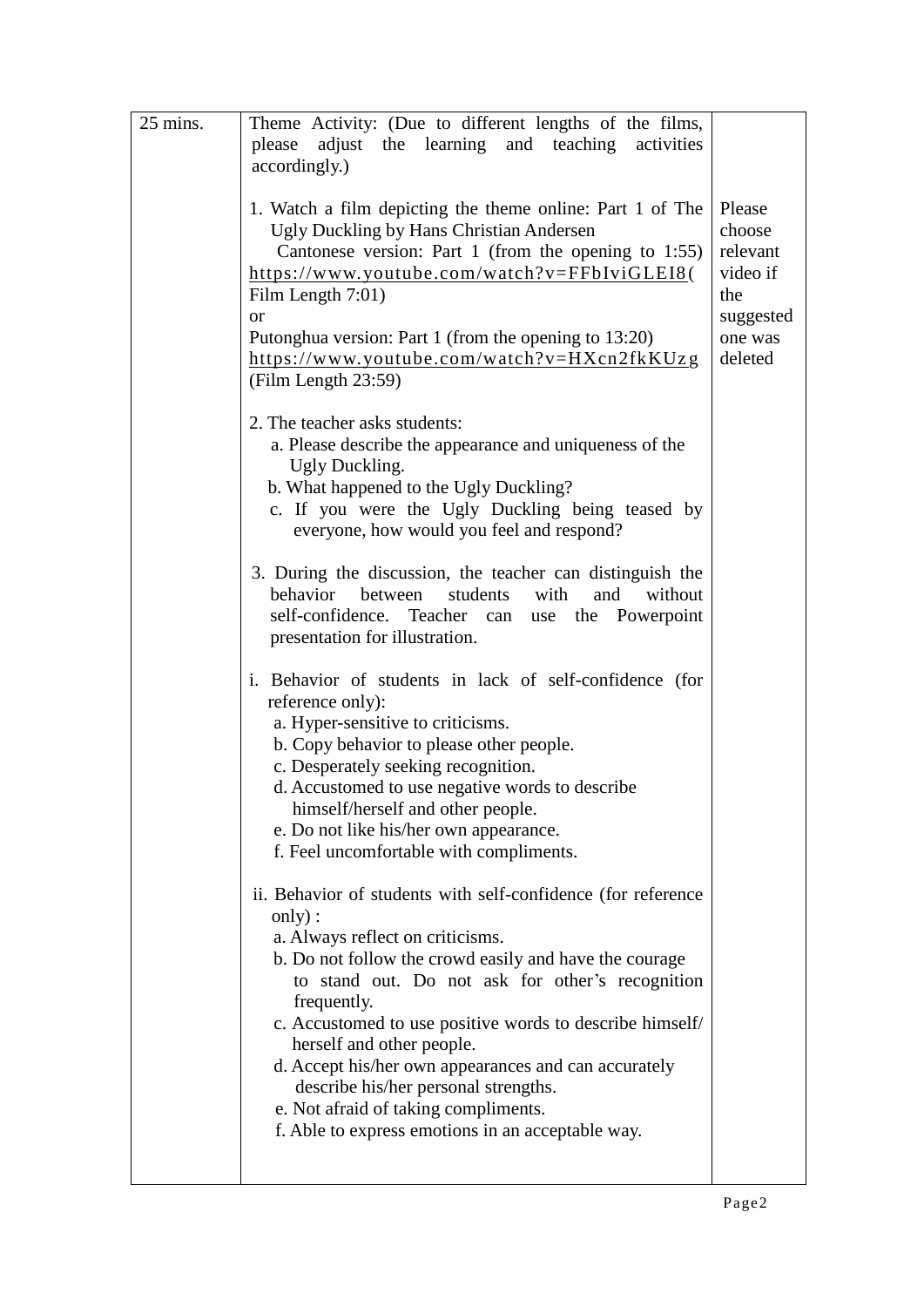|         | 4. The teacher can use the Sample to discuss with students                                                                                                                                                                                                                                                                                                                                                                                                                                                                                                                                        | Part 1,         |
|---------|---------------------------------------------------------------------------------------------------------------------------------------------------------------------------------------------------------------------------------------------------------------------------------------------------------------------------------------------------------------------------------------------------------------------------------------------------------------------------------------------------------------------------------------------------------------------------------------------------|-----------------|
|         | their personal competence, strengths and weaknesses.                                                                                                                                                                                                                                                                                                                                                                                                                                                                                                                                              | Annex 1:        |
|         |                                                                                                                                                                                                                                                                                                                                                                                                                                                                                                                                                                                                   | Sample          |
|         | 5. Students can follow the Sample to complete the worksheet<br>of "Get to Know Yourself" with information about their                                                                                                                                                                                                                                                                                                                                                                                                                                                                             | Part<br>1 Annex |
|         | personal abilities, strengths and weaknesses. This is to                                                                                                                                                                                                                                                                                                                                                                                                                                                                                                                                          | 2:"Get to       |
|         | enable students to accept and proactively improve                                                                                                                                                                                                                                                                                                                                                                                                                                                                                                                                                 | Know            |
|         | personal weaknesses. Teacher should remark that they                                                                                                                                                                                                                                                                                                                                                                                                                                                                                                                                              | Yourself'       |
|         | will not collect the worksheets which are merely used to                                                                                                                                                                                                                                                                                                                                                                                                                                                                                                                                          | worksheet       |
|         | increase students' self-understanding and promote sharing                                                                                                                                                                                                                                                                                                                                                                                                                                                                                                                                         |                 |
|         | between students.                                                                                                                                                                                                                                                                                                                                                                                                                                                                                                                                                                                 |                 |
|         | 6. Upon completion, 2 students will form a group to share<br>their views, feelings and ideas, so as to enhance their<br>understanding about themselves and each other.<br>a. Share one of their own strengths and weaknesses.<br>b. Show appreciation to the other party about one of<br>his/her strengthens and weaknesses.* Arrange 2-3<br>groups of students to report on their discussion.                                                                                                                                                                                                    |                 |
|         | 7. Questions to be raised by the teacher:<br>a. How do you feel when you hear other people share their<br>views/comments<br>about<br>(including)<br>you<br>your<br>competence, strengthens and weaknesses)?<br>b. How are you going to deal with the personal<br>weaknesses pointed out by your classmate today?<br>(Accept and make improvements proactively)<br>c. How will you help others face their weaknesses?                                                                                                                                                                              |                 |
| 5 mins. | Reflection and Conclusion:<br>Students should be encouraged to analyse their own<br>competence, explore personal strengthens and accept<br>personal weaknesses. They should also learn to share their<br>views, feelings and ideas with other people so as to get a<br>better understanding about themselves and other people, as<br>well as learn to appreciate the strengths of themselves and<br>other people.<br>Students should acknowledge their own<br>virtues and those of others, embrace personal shortcomings<br>and make improvements proactively to develop a higher<br>self-esteem. |                 |
|         |                                                                                                                                                                                                                                                                                                                                                                                                                                                                                                                                                                                                   |                 |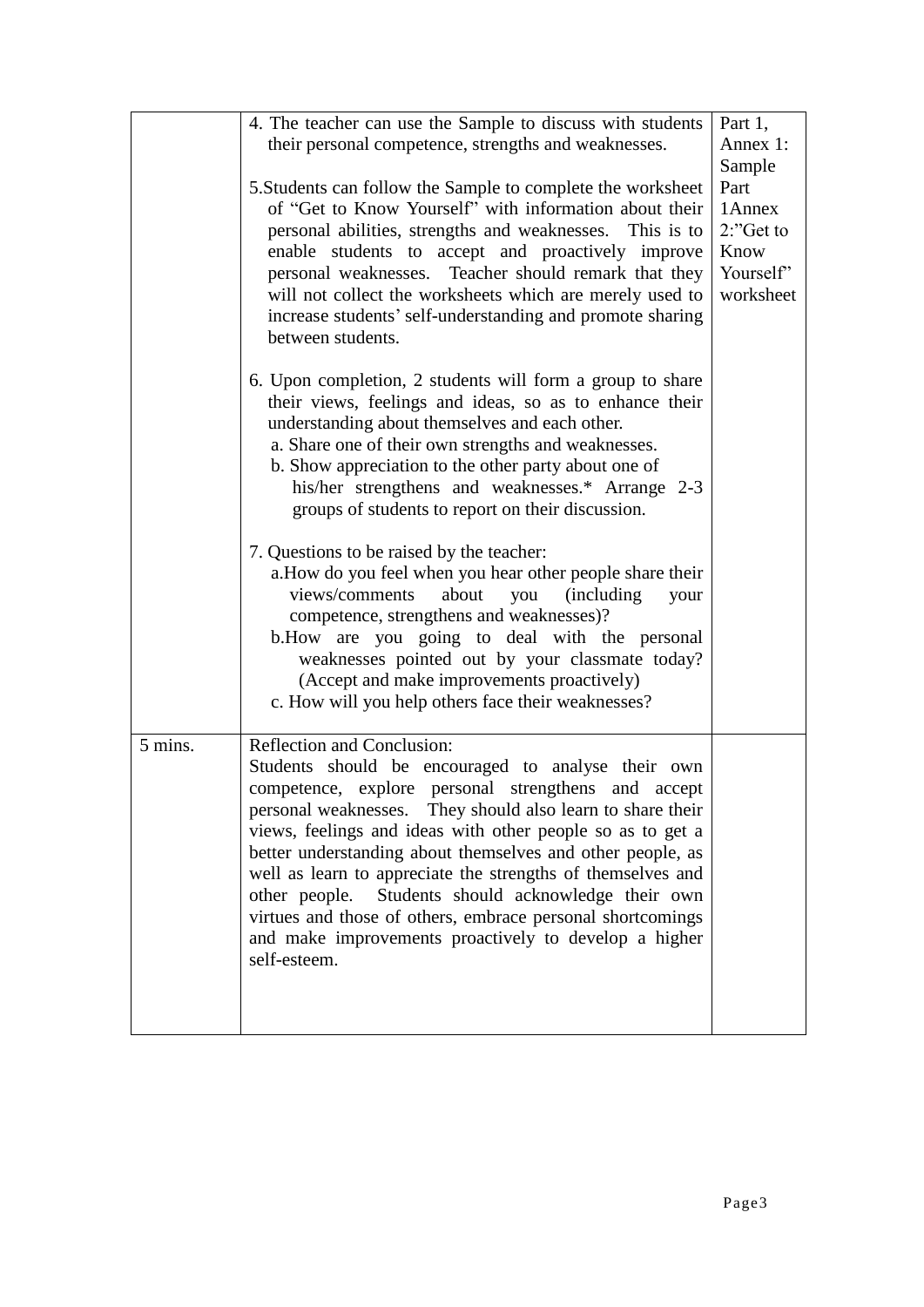The Module of the Ugly Duckling(session1) Annex 1

## Sample

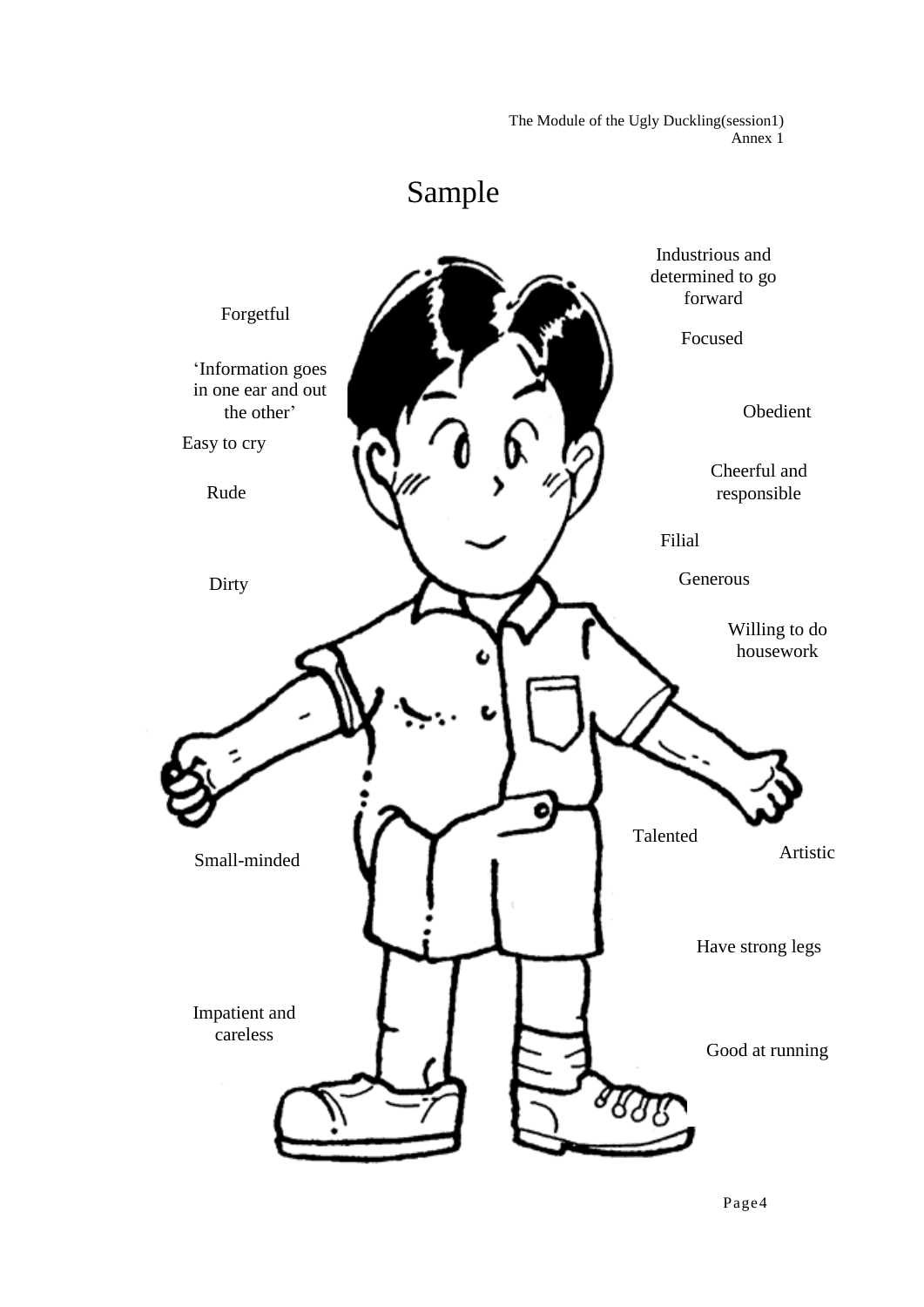The Module of the Ugly Duckling(session1) Annex 2

#### Get to Know Yourself Worksheet

Name: Class: Class: Date:

Please fill in your personal competence, strengths and weaknesses.

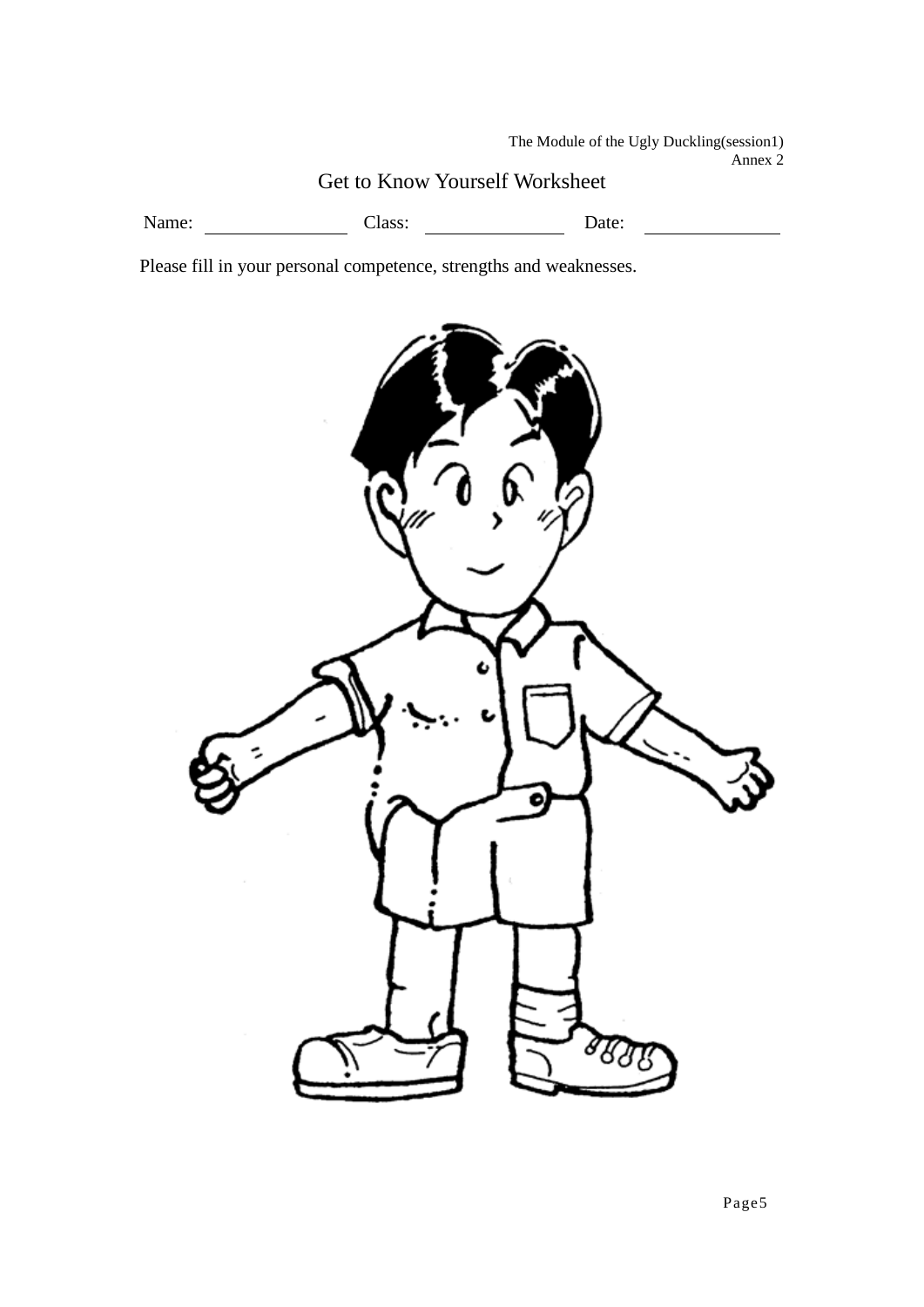#### Session 2: "The Ugly Duckling" I am "Precious"

| Objectives: | 1. To strengthen students' mindset of "self-affirmation".                                                         |
|-------------|-------------------------------------------------------------------------------------------------------------------|
|             | 2. To help students appreciate their own strengths so as to increase<br>their sense of self-recognition.          |
|             | 3. To let students realise that they are unique and use reverse thinking<br>to resist negative words              |
| Duration:   | 35 minutes                                                                                                        |
| Target:     | P.4 to P.6 students                                                                                               |
| Annex:      | Powerpoint presentation for Session 2 (Addition or deletion can be<br>made to the content based on actual needs.) |

Rundown:

| Time    | Activities                                                                                                                                                                                                                                                                                                                                                                                                                                                                                                                                                                                                                                                                                                                                                                                                                 | Remarks                                                    |
|---------|----------------------------------------------------------------------------------------------------------------------------------------------------------------------------------------------------------------------------------------------------------------------------------------------------------------------------------------------------------------------------------------------------------------------------------------------------------------------------------------------------------------------------------------------------------------------------------------------------------------------------------------------------------------------------------------------------------------------------------------------------------------------------------------------------------------------------|------------------------------------------------------------|
| 3 mins. | Recapture the content of the last session: I am "Me".                                                                                                                                                                                                                                                                                                                                                                                                                                                                                                                                                                                                                                                                                                                                                                      |                                                            |
| 5 mins. | Warm-up Activity 1: "Cats are scared of mice" Test.<br>1. The teacher invites students to repeat the sentence one<br>by one after him/her:<br>a. I am a mouse!<br>b. I am a big mouse!<br>c. Mickey Mouse is my favourite!<br>2. The teacher suddenly asks students: "What are cats<br>most afraid of?"<br>3. Some of the students will say: "Mice!" without<br>thinking.<br>4. Discussion:<br>a. Why do some students say "Cats are most afraid of<br>mice?"<br>b. What are the reasons?<br>c. What does this imply?<br>The teacher should explain that the thinking and belief of<br>every person is easily influenced by others' saying (echo<br>the views of others) which easily becomes an obstacle to<br>our mental development. Therefore, every person<br>should understand the importance of "self-affirmation". | If there is<br>not enough<br>time,<br>choose<br>either one |
|         |                                                                                                                                                                                                                                                                                                                                                                                                                                                                                                                                                                                                                                                                                                                                                                                                                            |                                                            |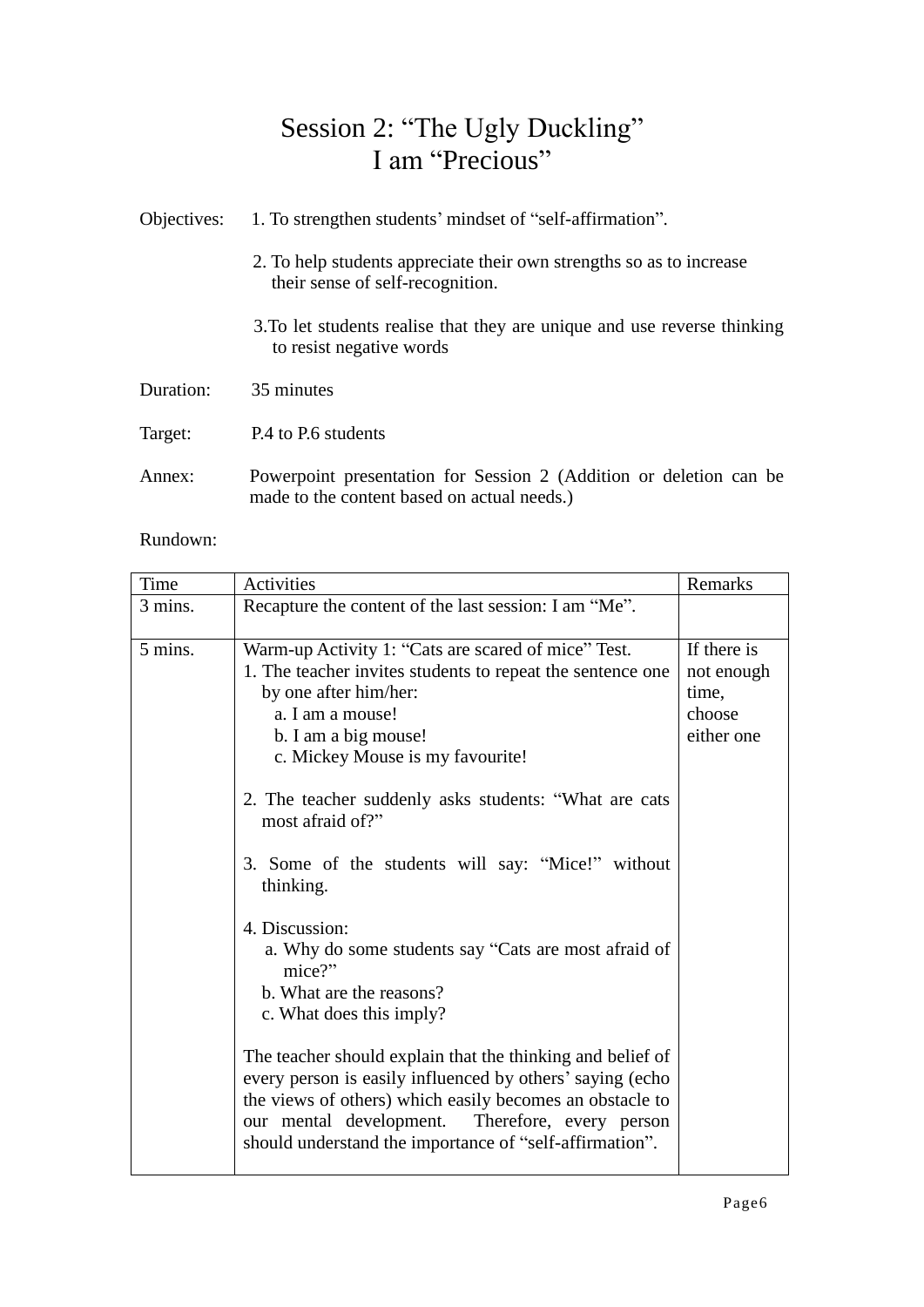|          | Warm-up Activity 2: "Hands Up, Hands Down" Test<br>(Game of Imagination)                                 |  |
|----------|----------------------------------------------------------------------------------------------------------|--|
|          | (70% of 8-year-old students with normal intelligence                                                     |  |
|          | will follow the instructions of the teacher in moving their                                              |  |
|          | hands unwittingly. Their right hands will lower and                                                      |  |
|          | their left hands will rise.)                                                                             |  |
|          |                                                                                                          |  |
|          | 1. The teacher says to students:                                                                         |  |
|          | (I ask all of you to stand up and breathe deeply thrice.                                                 |  |
|          | Students are asked to relax and focus on his words.)                                                     |  |
|          |                                                                                                          |  |
|          | a. Extend your arms forward with your left palm                                                          |  |
|          | facing upward and right palm facing downward                                                             |  |
|          | and then close your eyes.                                                                                |  |
|          | b. Ask students to imagine: Firstly, make a fist with                                                    |  |
|          | your right hand and imagine you are holding a                                                            |  |
|          | large stone while your left hand is completely                                                           |  |
|          | relaxed and imagine that a big oxyhydrogen                                                               |  |
|          | balloon is tied to your wrist. Ask them to                                                               |  |
|          | continue focusing on the imaginations. (The                                                              |  |
|          | teacher has to keep on describing: The stone is                                                          |  |
|          | becoming heavier and heavier while your left                                                             |  |
|          | hand is feeling lighter and lighter).                                                                    |  |
|          | c. The teacher asks students to continue imagining                                                       |  |
|          | the images with undivided attention. The more                                                            |  |
|          | your attention is focused, the more heavier you                                                          |  |
|          | will feel about your right hand, which will                                                              |  |
|          | become lower and lower while your left hand                                                              |  |
|          | will become lighter and lighter and rise higher                                                          |  |
|          | and higher.                                                                                              |  |
|          | d. When the teacher sees the result of the test (i.e.                                                    |  |
|          | the right hands are lowered and the left hands are                                                       |  |
|          | risen), he/she may stop repeating the description<br>and then counts $1, 2, 3$ and asks students to open |  |
|          | their eyes slowly to look at their hands and see                                                         |  |
|          | what has happened to them.                                                                               |  |
|          |                                                                                                          |  |
|          | 2. Discussion:                                                                                           |  |
|          | a. Some students have lowered their right hands                                                          |  |
|          | but raised their left hands.<br>Why?                                                                     |  |
|          | b. What does this prove?                                                                                 |  |
|          |                                                                                                          |  |
|          | 3. The teacher should explain that the thinking and belief                                               |  |
|          | of every person is easily influenced by other people's                                                   |  |
|          | saying which easily becomes an obstacle to our mental                                                    |  |
|          | development.<br>Therefore,<br>should<br>every<br>person                                                  |  |
|          | understand the importance of "self-affirmation".                                                         |  |
|          |                                                                                                          |  |
| 10 mins. | Thematic Activity 1:                                                                                     |  |
|          | Watch a film depicting the theme online:<br>"The Ugly                                                    |  |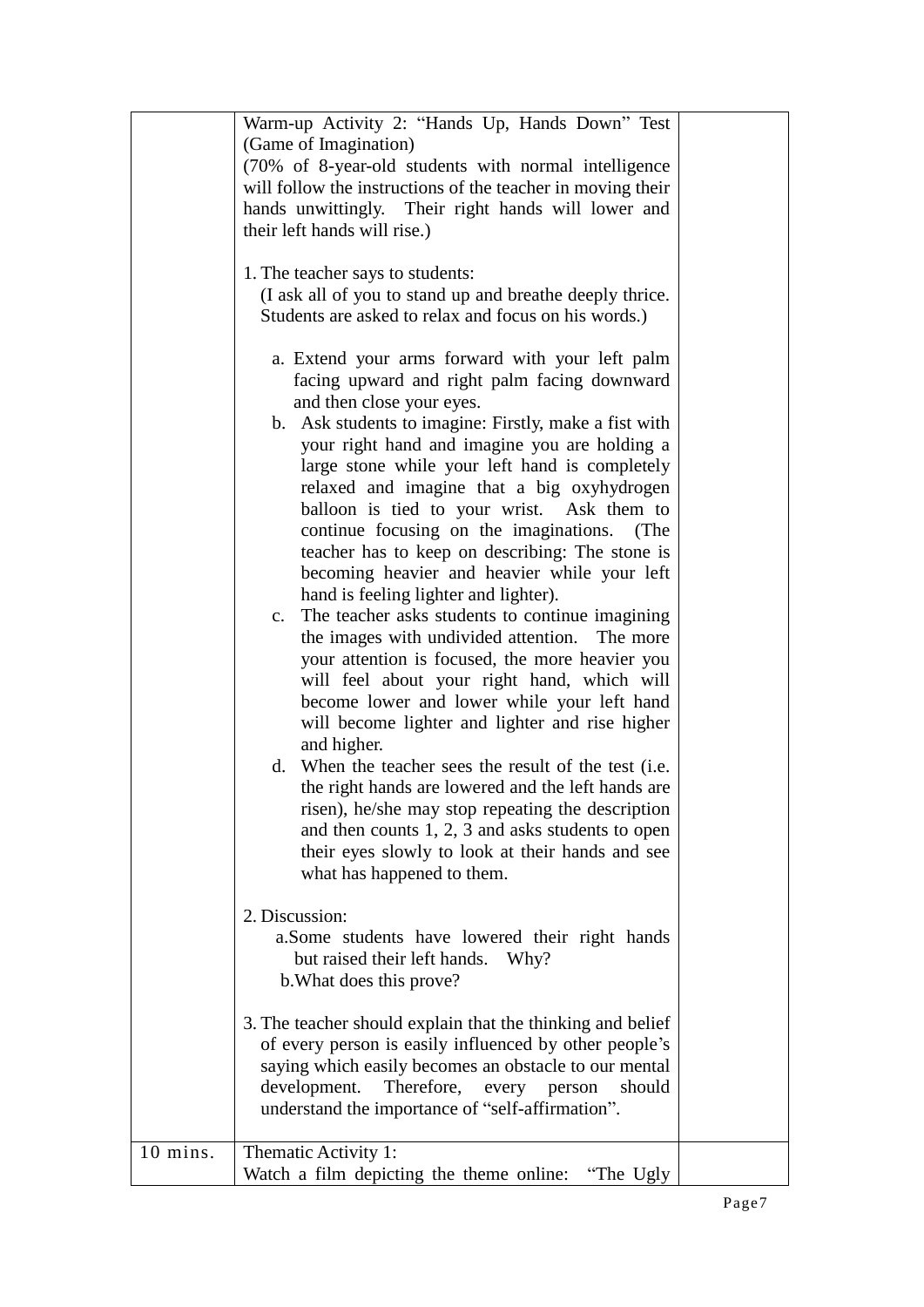|          | Duckling" by Hans Christian Andersen. (A cartoon in                           |              |
|----------|-------------------------------------------------------------------------------|--------------|
|          | Cantonese version)                                                            |              |
|          | Part 2 (from 1:56 to 5:40)                                                    |              |
|          | https://www.youtube.com/watch?v=FFbIviGLEI8 (Film                             | Please       |
|          | length: $7:01$ )                                                              | choose       |
|          | <b>or</b>                                                                     | relevant     |
|          |                                                                               | video if the |
|          | Putonghua version: Part 2 (from 13:20 to 20:15)                               | suggested    |
|          | https://www.youtube.com/watch?v=HXcn2fkKUzg(Film                              | one was      |
|          | length: $23:59$ )                                                             | deleted      |
|          |                                                                               |              |
|          | Discussion:                                                                   |              |
|          | a. How did the ugly duckling respond when it was given                        |              |
|          | cold shoulder by the wild geese? How did the ugly                             |              |
|          | duckling see itself?                                                          |              |
|          | b. How did the ugly duckling respond when being teased                        |              |
|          | by the wild geese, the cat and the hen?                                       |              |
|          | c. If you were the ugly duckling, how would you feel                          |              |
|          | when being teased by others? What would be your                               |              |
|          | responses?                                                                    |              |
|          | d. The story illustrates that the ugly duckling possesses                     |              |
|          | some strengths. What are its strengths? What do                               |              |
|          | you think?                                                                    |              |
|          |                                                                               |              |
|          | Summing-up:                                                                   |              |
|          | 1. The ugly duckling has its uniqueness. Every person                         |              |
|          | has his own uniqueness. We have to believe we are                             |              |
|          | unique. We all have strengths.                                                |              |
|          | 2. We feel bad when being teased by others. We should                         |              |
|          | not tease others and should learn how to accept the<br>differences of others. |              |
|          |                                                                               |              |
| 15 mins. | Thematic Activity 2:                                                          | Annex 1 to   |
|          | Four people form a group. Ask students to put down                            | Session 2:   |
|          | their names under the column "The name of the student                         | Worksheet    |
|          | whom I admire" on the worksheet. Then, a student                              | on "You are  |
|          | picks out a worksheet that has the name of another                            | Unique"      |
|          | student from the group randomly and writes down the                           |              |
|          | strength(s) of that student. The student who makes the                        |              |
|          | comment has also to put down his name, class and the                          |              |
|          | date on the worksheet and hand it over to that student.                       |              |
|          | After completing the worksheets, the teacher is                               |              |
|          | suggested to post the worksheets in the classroom or                          |              |
|          | within the campus.                                                            |              |
|          |                                                                               |              |
|          | *Arrange two to three groups of students to give a                            |              |
|          | presentation.                                                                 |              |
|          |                                                                               |              |
|          | *Provide students with terms such as: Honest, Punctual,                       |              |
|          | Gentle, Lively, Considerate, Quiet, Diligent, Positive,                       |              |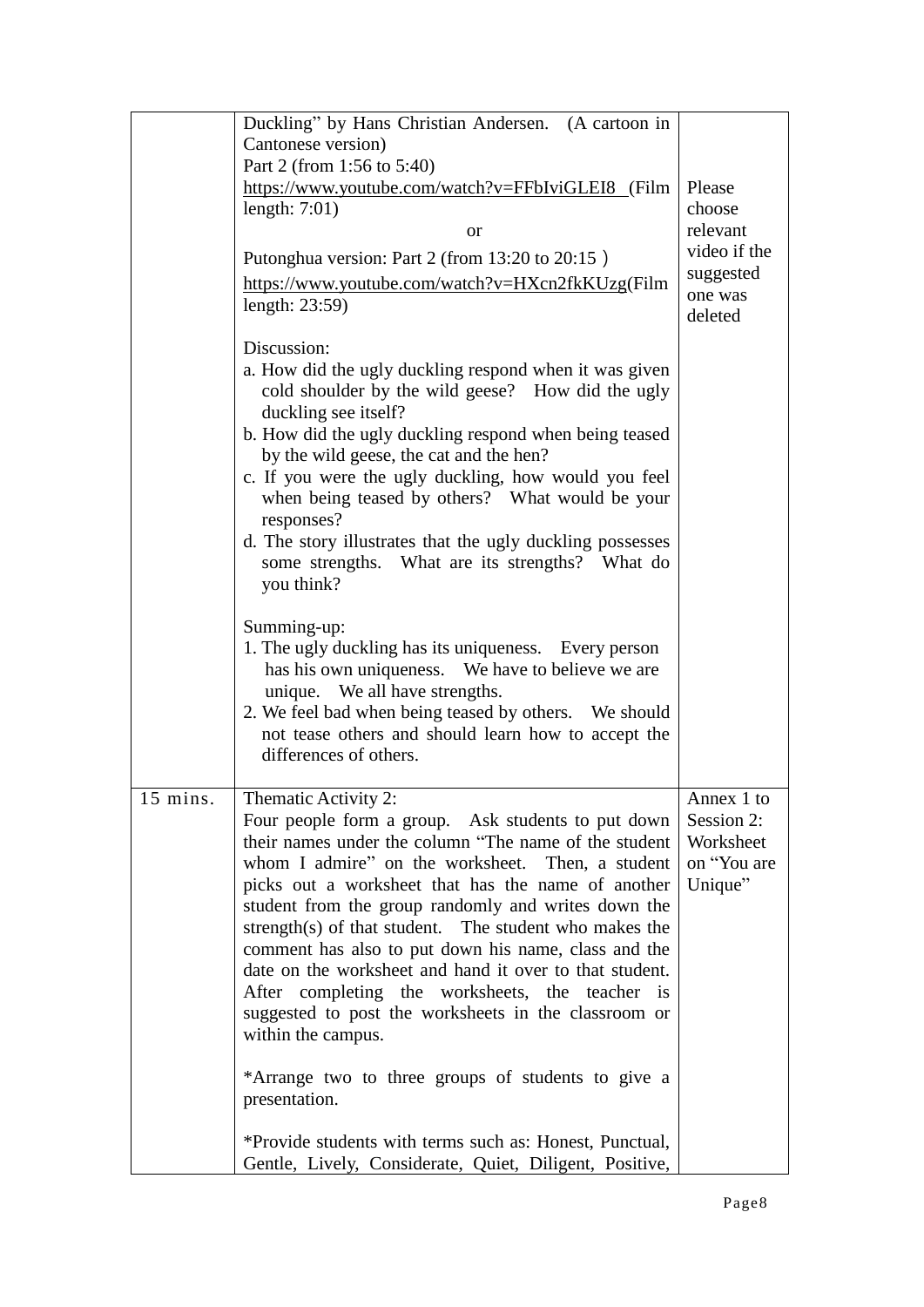|         | Courageous, Outgoing, Intelligent, Generous, Tough,<br>Filial, Kind, Responsible, Courteous, Helpful and<br>Willing to Serve, etc.              |                         |
|---------|-------------------------------------------------------------------------------------------------------------------------------------------------|-------------------------|
| 2 mins. | <b>Reflection and Conclusion:</b><br>Life is full of hope. I am unique. I am a useful $\vert$ Session 2:<br>person. I can realise my strengths. | Annex 2 to<br>Worksheet |
|         |                                                                                                                                                 | on "I am<br>Unique"     |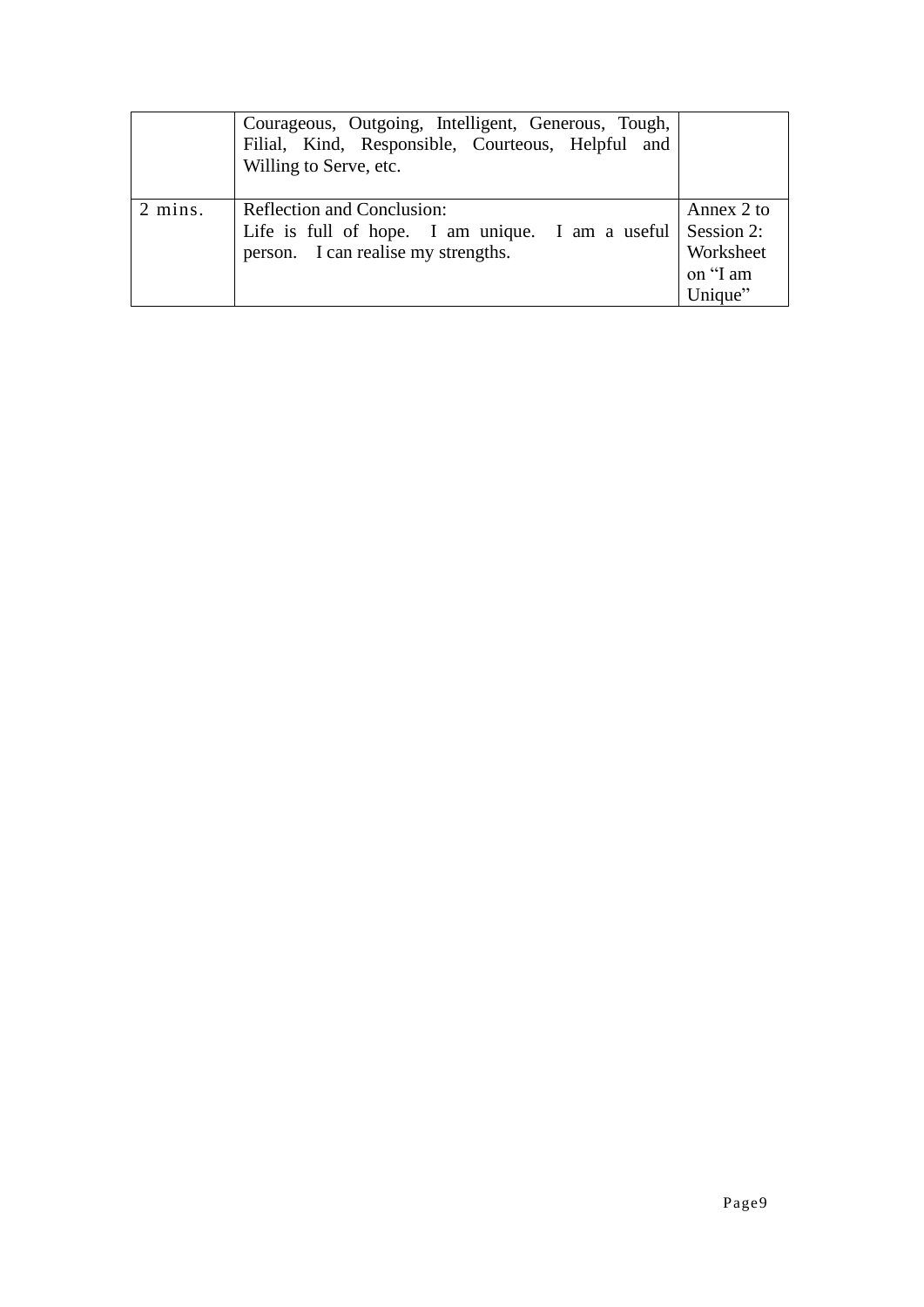The module of The Ugly Duckling (Session2) Annex 1

## Worksheet on "You are Unique<sub>"</sub>.

Name: Class: Class: Date:

Please put down the name of a group member and his/her strength (or strengths) and hand it over to him/her after completing the worksheet. Name of the student whom I admire:



**Strength(s)**(may write down more than one strength): (Example: Kind)

Describe an event that displays the characteristic of his/her strength: (may illustrate by drawings or words)

(Example: Siu Ming always teaches other students to do their homework.)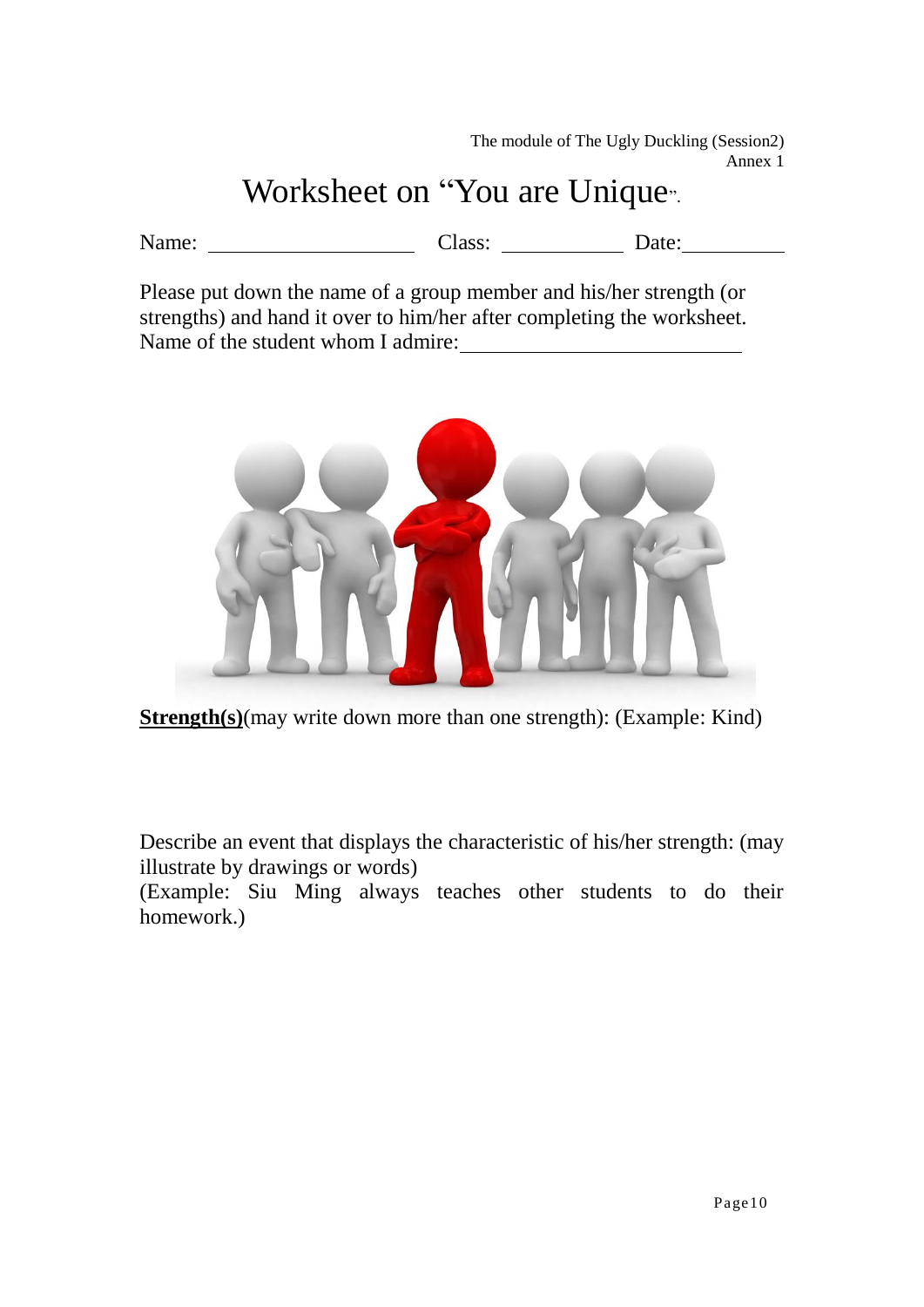The module of The Ugly Duckling( Session 2) Annex 2

#### Worksheet on "I am Unique".

Name: Class No.: Class No.: Date: Please complete the following sentences: Many people call me: \_\_\_\_\_\_\_\_\_\_\_\_\_\_\_\_\_\_\_\_ (nickname/infant name). However, I'd rather be called \_\_\_\_\_\_\_\_\_\_\_\_\_\_\_\_ and hope that everyone will call me by this name.

My appearance is plain/handsome/beautiful. I love my \_\_\_\_\_\_\_\_most.

Please write down three to five strengths of you.

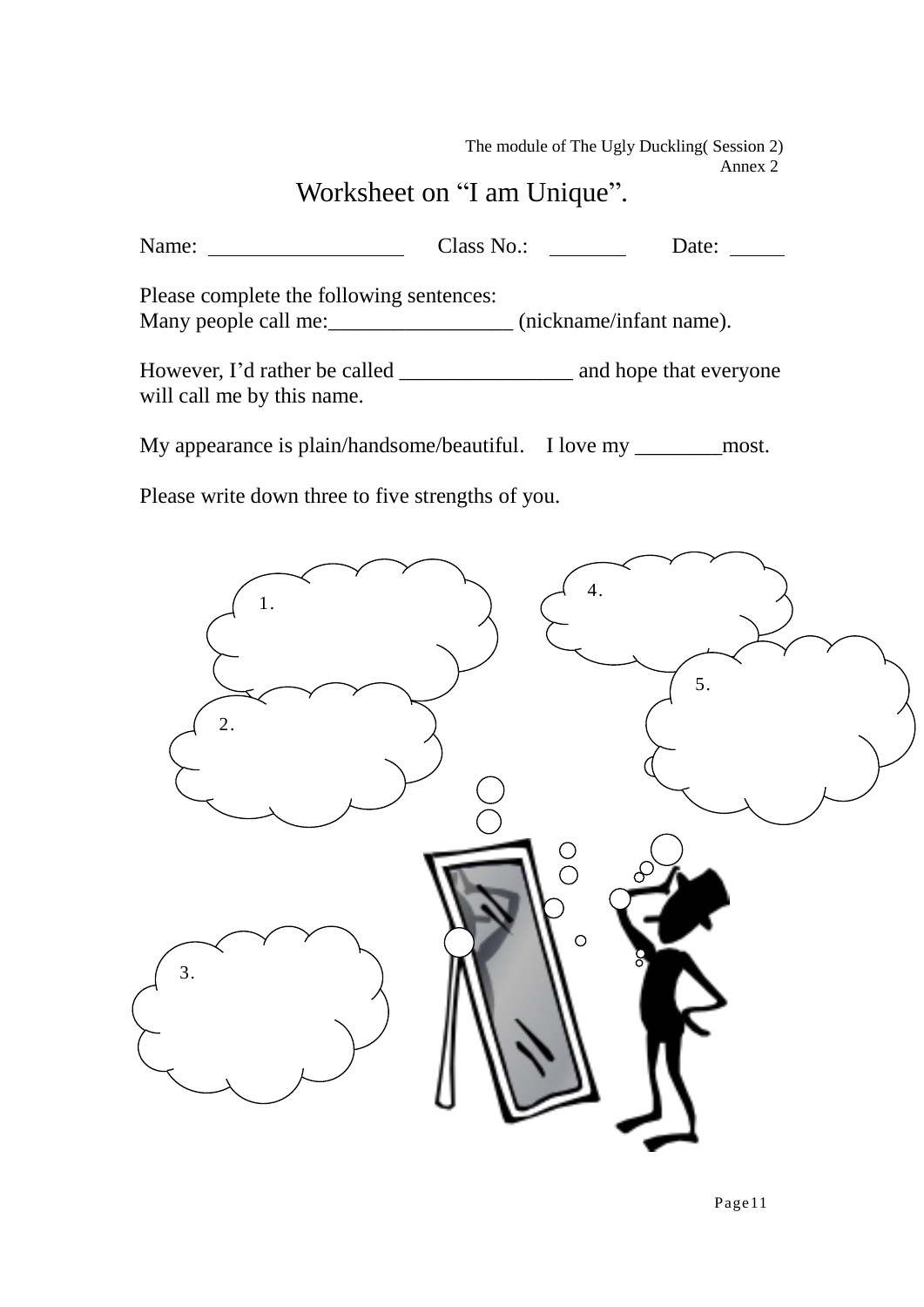#### Session 3: "The Ugly Duckling" – You all need "ME"

|           | Objectives: To enhance students' motivation and enthusiasm. To help them learn<br>how to contribute and help others. |  |
|-----------|----------------------------------------------------------------------------------------------------------------------|--|
| Duration: | 35 minutes                                                                                                           |  |
| Target:   | P.4 to P.6 Students                                                                                                  |  |
| Annex:    | Powerpoint presentation for Session 3 (Addition or deletion can be                                                   |  |

made to the content based on actual needs.)

Rundown:

| Time    | <b>Activities</b>                                                                                                                                                                                                                                                                     | Remarks                                                                              |
|---------|---------------------------------------------------------------------------------------------------------------------------------------------------------------------------------------------------------------------------------------------------------------------------------------|--------------------------------------------------------------------------------------|
| 3 mins. | Recapture the content from the last Session: I am<br>"Precious".                                                                                                                                                                                                                      |                                                                                      |
| 5 mins. | Warm-up Activity:<br>1. By asking questions to remind students of the story<br>of the ugly duckling depicted in the previous two<br>Students are asked to share their views<br>sessions.<br>and feelings based on the story.<br>2. Watch a film depicting the theme online: Part 3 of |                                                                                      |
|         | The Ugly Duckling by Hans Christian Andersen<br>Part 3 (5:41 - 7:01)<br>https://www.youtube.com/watch?v=FFbIviGLEI8<br>(Film Length 7:01)<br>or<br>Putonghua version: Part 3 (20:15-23:59)<br>https://www.youtube.com/watch?v=HXcn2fkKUzg<br>(Film Length 23:59)                      | Please<br>choose<br>relevant<br>video if the<br>suggested<br>one was<br>deleted      |
|         | 3. Students are asked to share their views and feelings<br>on the ending of the story.                                                                                                                                                                                                |                                                                                      |
| 22 mins | Thematic Activity:<br>1. Watch the following film clips:<br>A Day on the Frontline: "Medecins Sans<br>Frontieres" (Film Length 10:12)<br>https://www.youtube.com/watch?v=Ks8ZLh2daa4                                                                                                  | Cantonese,<br>Putonghua<br>and English<br>versions are<br>available for<br>"Medecins |
|         | An Unsung Hero – Chan Cheuk Ming (Ming Gor)<br>(Film Length 4:32)<br>https://www.youtube.com/watch?v=Xpy32bKyQN4                                                                                                                                                                      | Sans<br>Frontieres",<br>whereas only<br>the<br>Cantonese                             |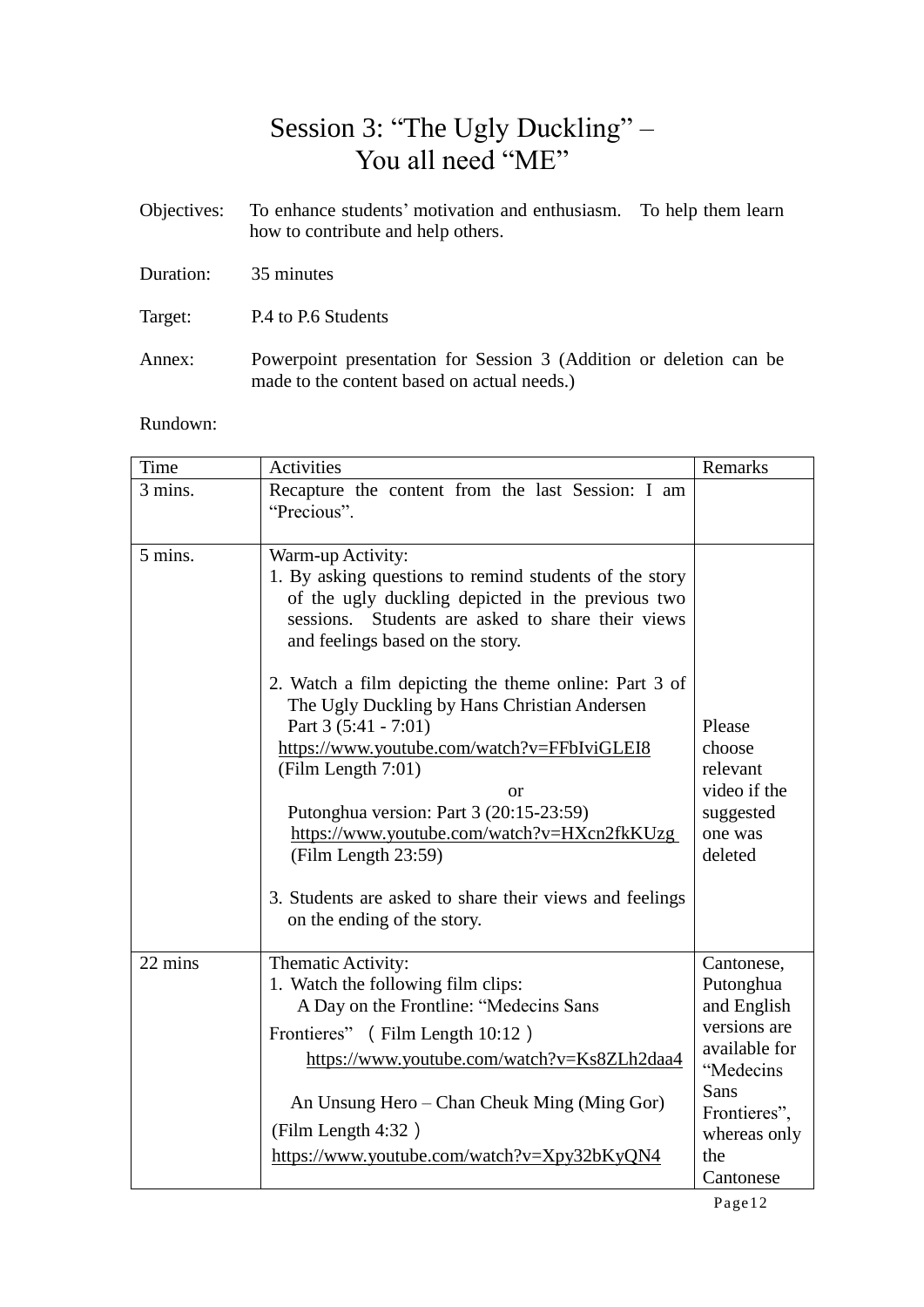|        | 2. Students are asked to share their feelings for the<br>protagonists in the film clips. Group discussion<br>(four students form a group):                                                                                                                                                                                                                         | version is<br>available for<br>"An Unsung<br>Hero"                                                                                                  |
|--------|--------------------------------------------------------------------------------------------------------------------------------------------------------------------------------------------------------------------------------------------------------------------------------------------------------------------------------------------------------------------|-----------------------------------------------------------------------------------------------------------------------------------------------------|
|        | a. Do you think one has to be very rich before he<br>can help others? Why?<br>b. What are the prerequisites for lending a helping<br>hand?<br>c. Why should we help others?<br>d. Are you able to do so? Why (if not, what are the<br>difficulties)?<br>* Arrange 2-3 groups of students to report on their<br>discussion.                                         | (If time is not<br>permitted,<br>just play one<br>of film clips)<br>Please<br>choose<br>relevant<br>video if the<br>suggested<br>one was<br>deleted |
| 5 mins | <b>Reflection and Conclusion:</b>                                                                                                                                                                                                                                                                                                                                  | Enclosure 1                                                                                                                                         |
|        | 1. Give out the worksheet and encourage students to<br>think of themselves as the ugly duckling. Ask what<br>they can do on their own parts to devote to others<br>from today onwards? (Invite students to share their<br>small targets and take the initiative in helping<br>others.)                                                                             | to Session<br>Three: A<br>worksheet on<br>"What Can<br>the Beautiful<br>White Swan<br>Do for Us<br>Today"                                           |
|        | 2. Conclusion: "Help, no matter how insignificant, can<br>light up the lives of others. Life affects life."                                                                                                                                                                                                                                                        |                                                                                                                                                     |
|        | Extended Activity: Hand out bookmarks to students<br>and ask them to put down their names.<br>These<br>bookmarks will then be collected by the teacher for<br>re-distributing in a random manner to different<br>students.                                                                                                                                         |                                                                                                                                                     |
|        | Each student will receive a bookmark with a name<br>from another student on it. Students are then invited<br>to give the student (with his/her name on the<br>bookmark) one suggestion involving the cause of<br>self-devotion, such that he/she can do either at home, at<br>school or on a daily basis. Feedback will be given as<br>a gesture of encouragement. |                                                                                                                                                     |
|        | And the teacher may follow up the progress of the<br>targets set by each student by stages. Adjustments<br>could also be made to highlight the strength of an<br>individual student for displaying his/her personal<br>strength and forte.                                                                                                                         |                                                                                                                                                     |